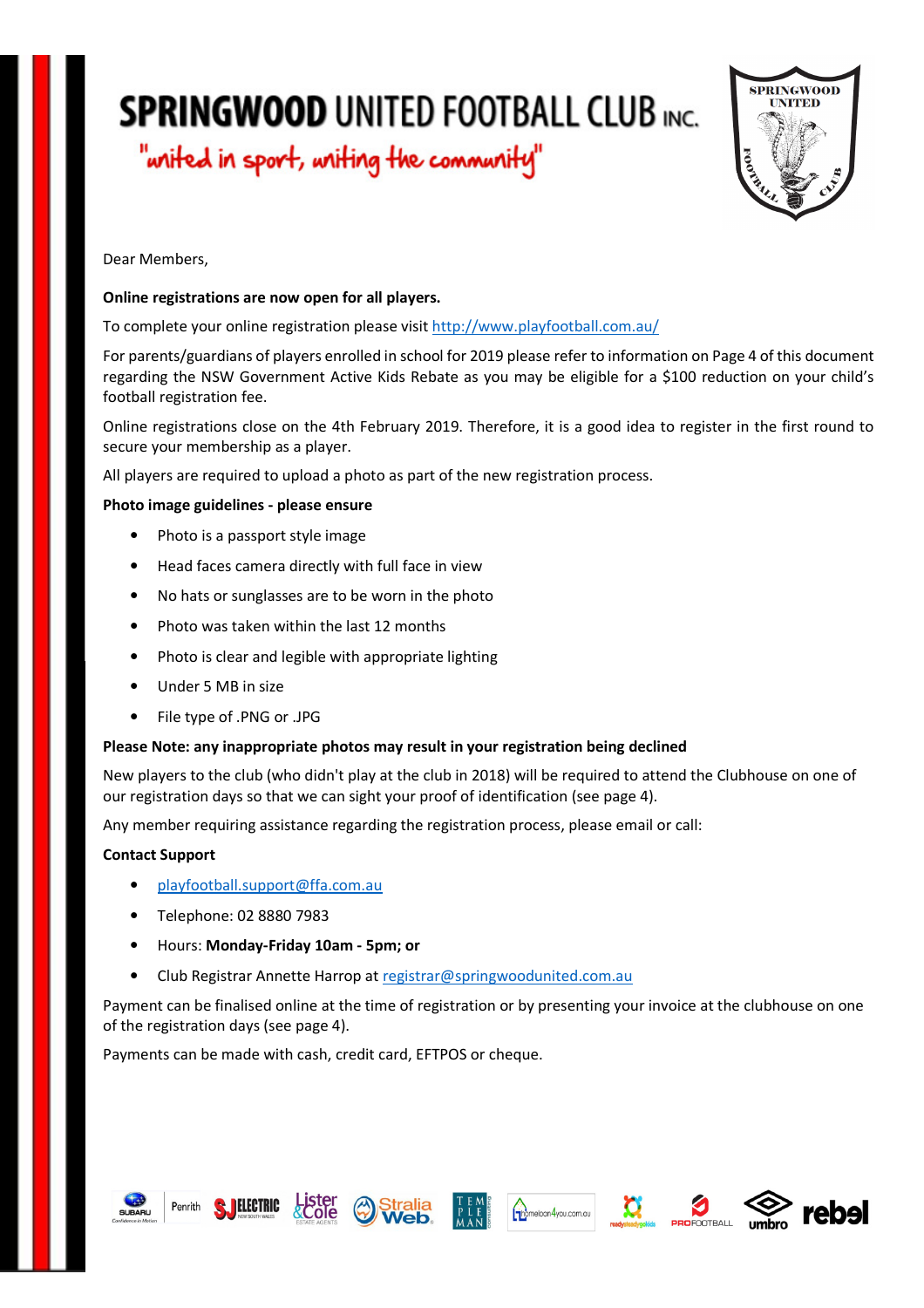"united in sport, uniting the community"



 $\alpha$ 

#### Springwood United FC 2019 Registration Fees & Family Discount

Families with two or more players can claim the club's family discount. The discount cannot be claimed online. To claim the discount please register online and then attend one of the registration days at the clubhouse to make your payment. We accept Cash, Cheque, EFTPOS and Credit Card.

| The Family Discount is a cascading system as per below                                         | <b>Family Discount</b>     |
|------------------------------------------------------------------------------------------------|----------------------------|
| 1st (eldest) playing family member pays full fee                                               | None - unless playing Life |
|                                                                                                | Member                     |
| 2nd eldest playing family member                                                               | \$10.00                    |
| 3rd eldest playing family member                                                               | \$15.00                    |
| 4th eldest & each additional playing family member thereafter the 4th<br>playing family member | 50%                        |
| Life Member                                                                                    | \$175.00                   |

| Age Turning in 2019       | <b>SUFC</b><br>Registration<br><b>Fee</b> | 2nd eldest<br>playing<br>family<br>member | 3rd eldest<br>playing<br>family<br>member | 4th & 5th<br><b>Family Member</b><br>50% discount<br>on fee |
|---------------------------|-------------------------------------------|-------------------------------------------|-------------------------------------------|-------------------------------------------------------------|
| $U5-U8$                   | \$160.00                                  | \$150.00                                  | \$145.00                                  | \$80.00                                                     |
| U9                        | \$165.00                                  | \$155.00                                  | \$150.00                                  | \$82.50                                                     |
| U10-U11                   | \$195.00                                  | \$185.00                                  | \$180.00                                  | \$97.50                                                     |
| U12                       | \$215.00                                  | \$205.00                                  | \$200.00                                  | \$107.50                                                    |
| U13-U14                   | \$220.00                                  | \$210.00                                  | \$205.00                                  | \$110.00                                                    |
| U15-U16                   | \$235.00                                  | \$225.00                                  | \$220.00                                  | \$117.50                                                    |
| U17                       | \$240.00                                  | \$230.00                                  | \$225.00                                  | \$120.00                                                    |
| U18                       | \$250.00                                  | \$240.00                                  | \$235.00                                  | \$125.00                                                    |
| **19 and older Student    | \$320.00                                  | \$310.00                                  | \$305.00                                  | \$160.00                                                    |
| 19 and older Non-Student  | \$340.00                                  | \$330.00                                  | \$325.00                                  | \$170.00                                                    |
| Life Member               | \$175.00                                  | N/A                                       | N/A                                       | N/A                                                         |
| <b>Deregistration Fee</b> | \$20.00                                   |                                           |                                           |                                                             |





alia<br>**eh** 

homeloan4you.com.au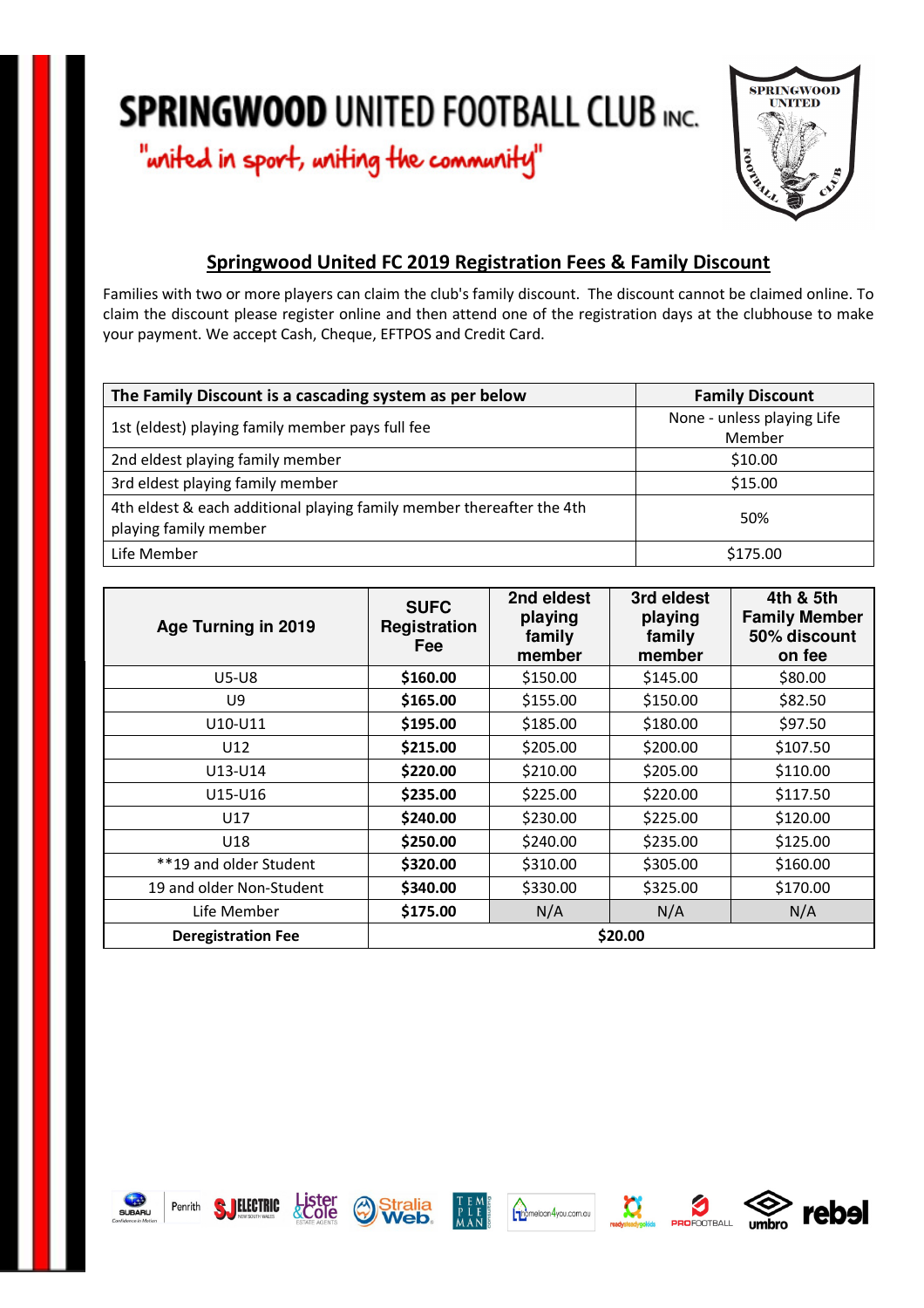"united in sport, uniting the community"



#### DISCOUNT EXAMPLE

| Family Discount example for a 5 player family | <b>Full Fee</b> | <b>Family Discount</b> | <b>Discounted Fee</b> |
|-----------------------------------------------|-----------------|------------------------|-----------------------|
| Dad plays O35's                               | \$340.00        | Not Applicable         | \$340.00              |
| Mum plays AA Ladies (non-student)             | \$340.00        | \$10.00                | \$330.00              |
| Intermediate Women's player (18 years old)    | \$250.00        | \$15.00                | \$235.00              |
| U17 Boys player                               | \$240.00        | \$120.00 (50%)         | \$120.00              |
| U10 Mixed player                              | \$195.00        | \$97.50 (50%)          | \$97.50               |
| <b>Totals</b>                                 | \$1,365.00      | \$242.50               | \$1,122.5             |

Total registration fees would have been \$1365.00 a discount of \$242.50 applies, registration fees to be paid is \$1,122.50

#### REGISTRATION FEES ARE A ONE-OFF FEE - NO FURTHER WEEKLY FEES.

REGISTRATION FEE covers all

- FFA, FNSW & NFA governing body fees;
- Referee Fees, BMCC Registered Players Fee;
- Presentation & Trophies;
- playing shirts (club owned);
- training and playing equipment and club operating costs.
- Note: shorts and socks are an additional cost.

\*\* To qualify for the \$20 Student Discount the clubs Registrar must sight the Student ID Card.

The Active Kids Rebate \$100 Voucher has not been applied to any of the registration fees and discounts listed in this document. Note - if claiming the Active Kids Rebate plus the Family Discount, if this takes your registration fees to \$0 or negative value, the Club will treat the registration fee as \$0 and will not be issuing any cash refunds, credits or redeemable vouchers to balance a negative registration fee back to a \$0 value.













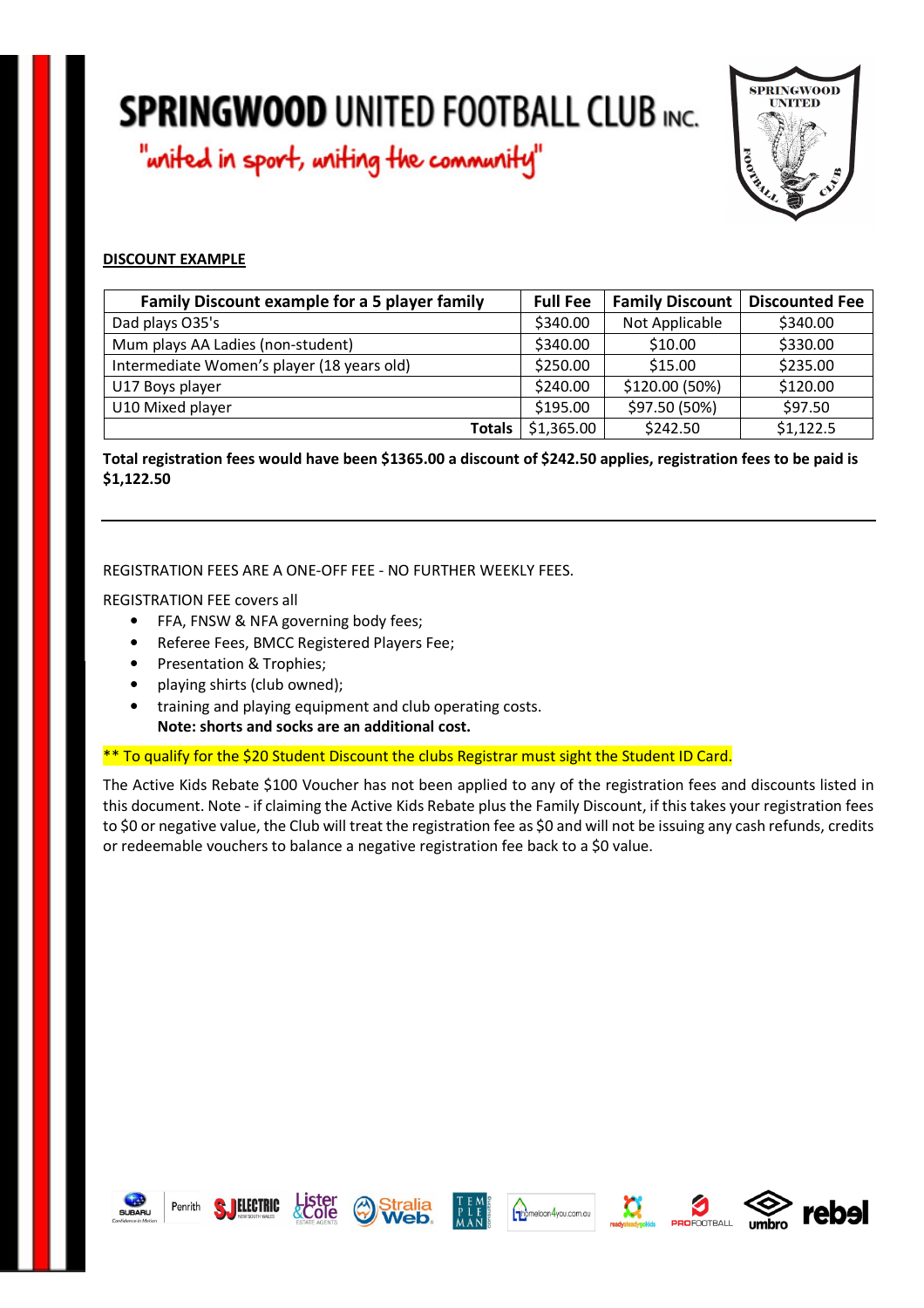"writed in sport, writing the community"



### IMPORTANT DATES TO ENTER INTO YOUR DIARIES

| Sunday 6 <sup>th</sup> January:        | Registrations open online at http://www.playfootball.com.au/                                                                                   |
|----------------------------------------|------------------------------------------------------------------------------------------------------------------------------------------------|
| Thursday 31 <sup>st</sup> January      | Registration day at Clubhouse 6:00pm - 9:00pm                                                                                                  |
| Sunday 3 <sup>rd</sup> February:       | Registration day at Clubhouse 10:00am - 2:00pm                                                                                                 |
| Sunday 3 <sup>rd</sup> February:       | Senior Muster BBQ at Clubhouse 5-8pm                                                                                                           |
| Monday 4 <sup>th</sup> February:       | Online registrations close                                                                                                                     |
| Wednesday 6 <sup>th</sup> February:    | Grading commences. Players must be registered and fees paid to participate in<br>grading. Keep an eye on the website for the grading schedule. |
| Thursday 7 <sup>th</sup> February:     | Online registrations re-open only for age groups requiring additional numbers.                                                                 |
| Saturday 16 <sup>th</sup> February     | Female Football Gala Day@ Summerhayes                                                                                                          |
| Sunday 17 <sup>th</sup> February:      | MiniRoos Muster Day (U5 - U10). Keep an eye on the website for details.                                                                        |
| Saturday 2 <sup>nd</sup> March:        | Paul Bryden O35 Memorial Cup Tournament at Summerhayes Park                                                                                    |
| Wednesday 6 <sup>th</sup> March (TBC): | Coaches and Managers Meeting, Playing & Training Kit distribution                                                                              |
| Saturday 9 <sup>th</sup> March:        | Trial Matches U8-U16 teams.                                                                                                                    |
| Saturday 9 <sup>th</sup> March:        | Round 1 - MiniRoos U5-U7                                                                                                                       |
| Sunday 10 <sup>th</sup> March:         | Trial Matches U17-U18 and all Senior Teams                                                                                                     |
| Saturday 16 <sup>th</sup> March:       | Trial Matches U8-U16 teams                                                                                                                     |
| Sunday 17th March:                     | Trial Matches U17-U18 and all Senior Teams                                                                                                     |
| Saturday 23rd March:                   | Trial Matches U8-U16 teams<br>Round 1 - Competition commences for 10 team competitions in U12-U16 age<br>groups                                |
| Sunday 24 <sup>th</sup> March:         | Trial Matches U17-U18 and all Senior Teams<br>Round 1 - Competition commences for 10 team competitions in U12-U16 age<br>groups                |
| Saturday 30 <sup>th</sup> March:       | Round 1 of Competition commences for 5, 6 & 8 team competitions in U8-U16<br>age groups                                                        |
| Sunday 31 <sup>st</sup> March:         | Round 1 - Competition commences for 5, 6 & 8 team competitions in U17-U18<br>age groups and all Senior Teams                                   |